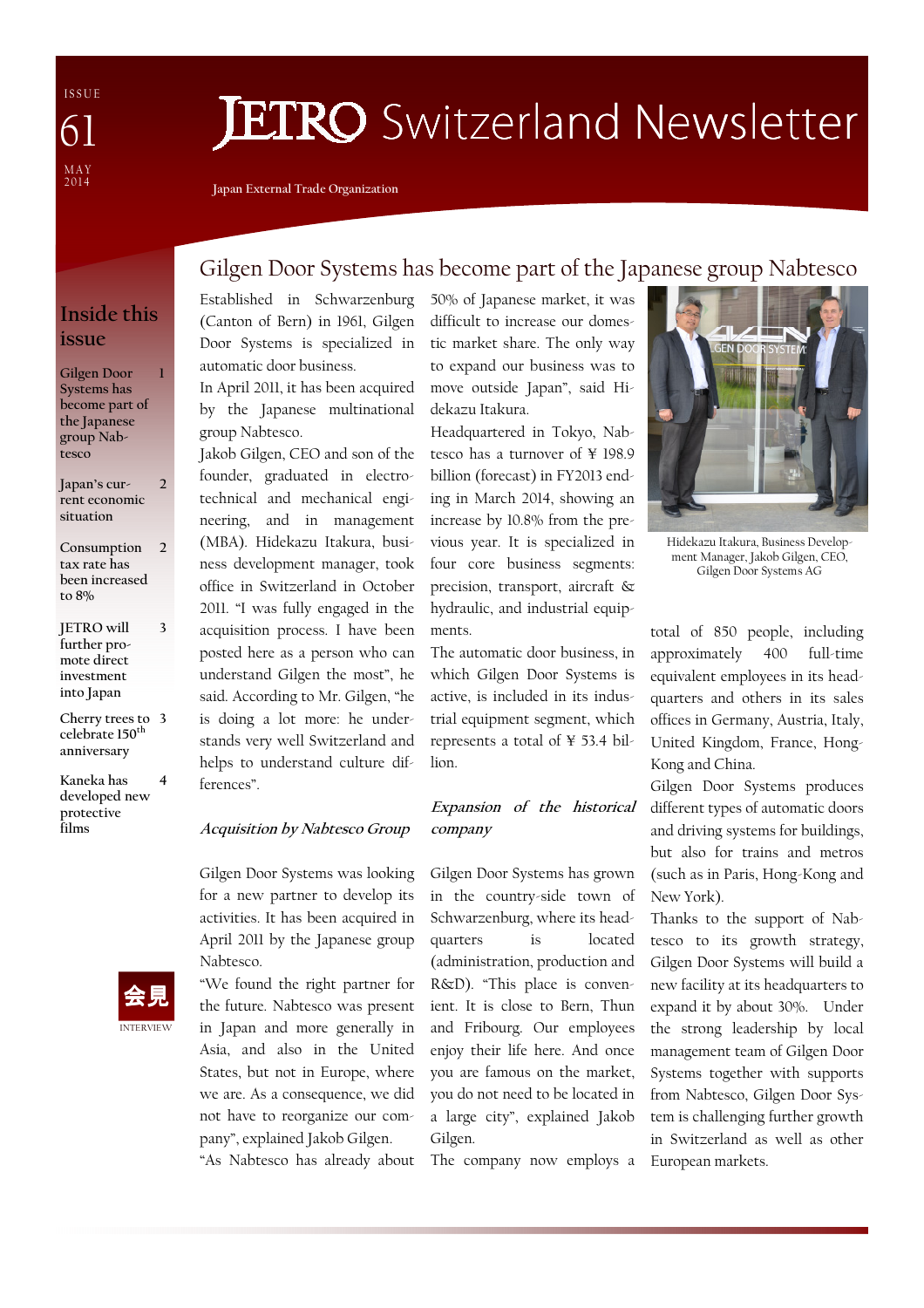## Japan's current economic situation

According to the Cabinet Office Monthly Economic Report (April 2014), "The Japanese economy is on a moderate recovery trend, while some weak movements are seen lately due to a reaction after a last-minute rise in demand before a consumption tax increase". "Concerning short-term prospects, although weakness remains for the time being due to the reaction after a last-minute rise in demand, the economy is expected to recover as the effect gradually lessens, while the effects of the policies support. However, slowing down of overseas economies is still downside risk of the Japanese economy", it further mentioned.

over the year to ¥ 6,383 billion in March 2014 (see graph). Exports to Western Europe (+8.9, including +26.0% for Switzerland) increased significantly, whereas the growth of exports to Asia (+1.4%) and North America (+2.5%) has been quite moderate.

Reflecting an anticipation of the consumption tax hike, the consumption expenditures per household increased from the previous year 9.6% in nominal terms and 7.5% in real terms to an average of ¥ 384,680 per household in March 2014 (see article below). The unemployment rate remained at a low level (3.6% in March against 4.1% in the same month of the preceding year).



Trade statistics in billions of Yen Source: Ministry of Finance

Japan's exports increased 1.8%

## Consumption tax rate has been increased to 8%

The Japanese consumption tax rate has been increased 3 points from 5% to 8% since April 1, 2014.

This decision was approved by the Parliament on June 26, 2012. It is the first time in 17 years that

the consumption tax rate is increased in Japan. In 1997, it was raised to 5%. In 1989, it was introduced at a rate of 3%.

Japan's consumption rate remains low compared to tax rates in Western Europe. The regular tax rate is for instance of 8% in Switzerland too, 19% in Germany, 20% in France and 21% in Italy.

This increase of the tax will help to reduce Japan's budget deficit.

According to a survey of Reuters



Family budget, two-or-more-person households, in Yen Source: Statistics Bureau, Ministry of Internal Affairs and Communications

among 400 companies in a variety of industries (240 answers), two thirds assume that their sales will remain the same or increase in

April (service-sector companies are the most optimistic), compared with the same month in the preceeding year.

SITUATION

POLICY

政策

動向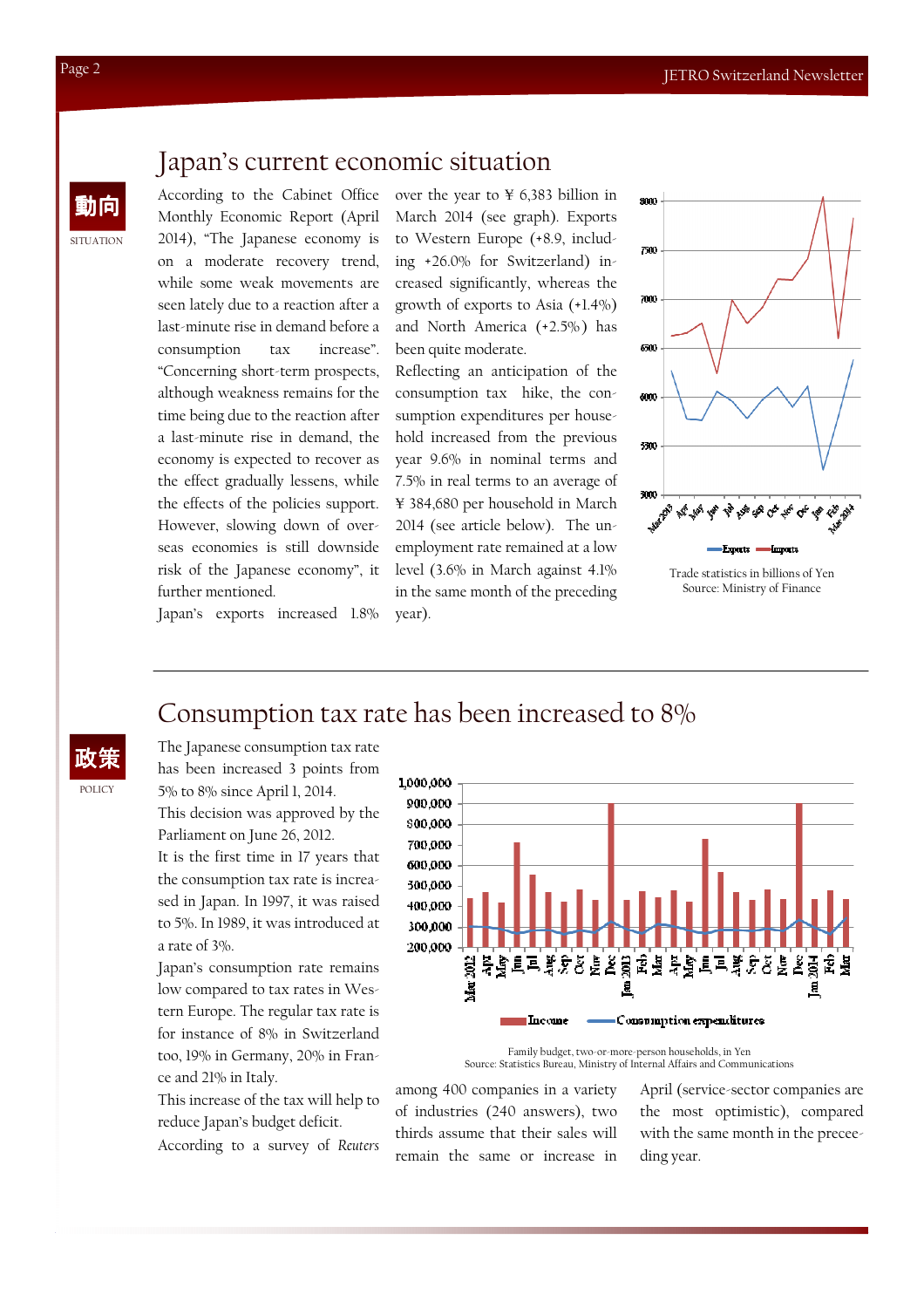#### JETRO will further promote direct investment into Japan

declared on April 4, 2014 that the promotion of foreign direct investment (FDI) into Japan is an important policy within the growth strategy. As part of this strategy, Hiroyuki Ishige, Chairman and CEO of JETRO, has underlined that "JETRO will support overseas business of Japanese SMEs as well as strengthen its FDI promotion activities into Japan to contribute to achievement of the target set by the Government to double Japan's investment stock by 2020"\* .

Investment promotion is one of the core missions of JETRO since 2003. In the past decade, it supported more than 10,000 foreign



FDI stock by the end of the year, in USD million

companies, including 1,000 which have actually established bases in Japan.

Nevertheless, JETRO has decided to strengthen its action.

Japan Task Force".

It also decided on April 4, 2014, to enhance its activities as a "one-stop center" through its worldwide network consisting in 40 domestic offices and 73 overseas offices. Our offices can provide information about administrative procedures or regulations related to establishing a presence in Japan.

JETRO will also recruit a total of 60 new "Invest Japan Attachés" worldwide to contact 3,000 foreign companies to invest into Japan.

\* Please see the press release of Hiroyuki Ishige, Chairman and CEO: http:// www.jetro.go.jp/en/news/ announcement/20140408609-news

# Cherry trees to celebrate 150<sup>th</sup> anniversary

the Japanese people as a beautiful



Planting cherry trees at the park of the Musée de l'Ariana

The cherry blossom is admired by symbol of the nature. This event is  $\;$  A gift to the City of Geneva called hanami in Japanese.



From left to right: Hiromi Yano, President of the Japan Club of Geneva, Guillaume Barrozone, Administrative Councilor of the City of Geneva, and H.E. Takashi Okada, Head of the Japanese Consulate in Geneva.

The Japan Club of Geneva has offered to the City of Geneva twenty cherry trees to celebrate the 150<sup>th</sup> anniversary of Swiss—Japanese diplomatic relations.

They have been planted on March 31 in the park of the Swiss Museum of Ceramics and Glass ("Musée de l'Ariana"). They belong to two Japanese species, namely "Someiyoshino" and "Taihaku", which bloom at different periods.

#### Cherry blossom in Winterthur

A ceremony also took place in the City of Winterthur on Saturday 3rd Mayat Eulachpark to celebrate the cherry blossom (hanami).



CULTURE 文化